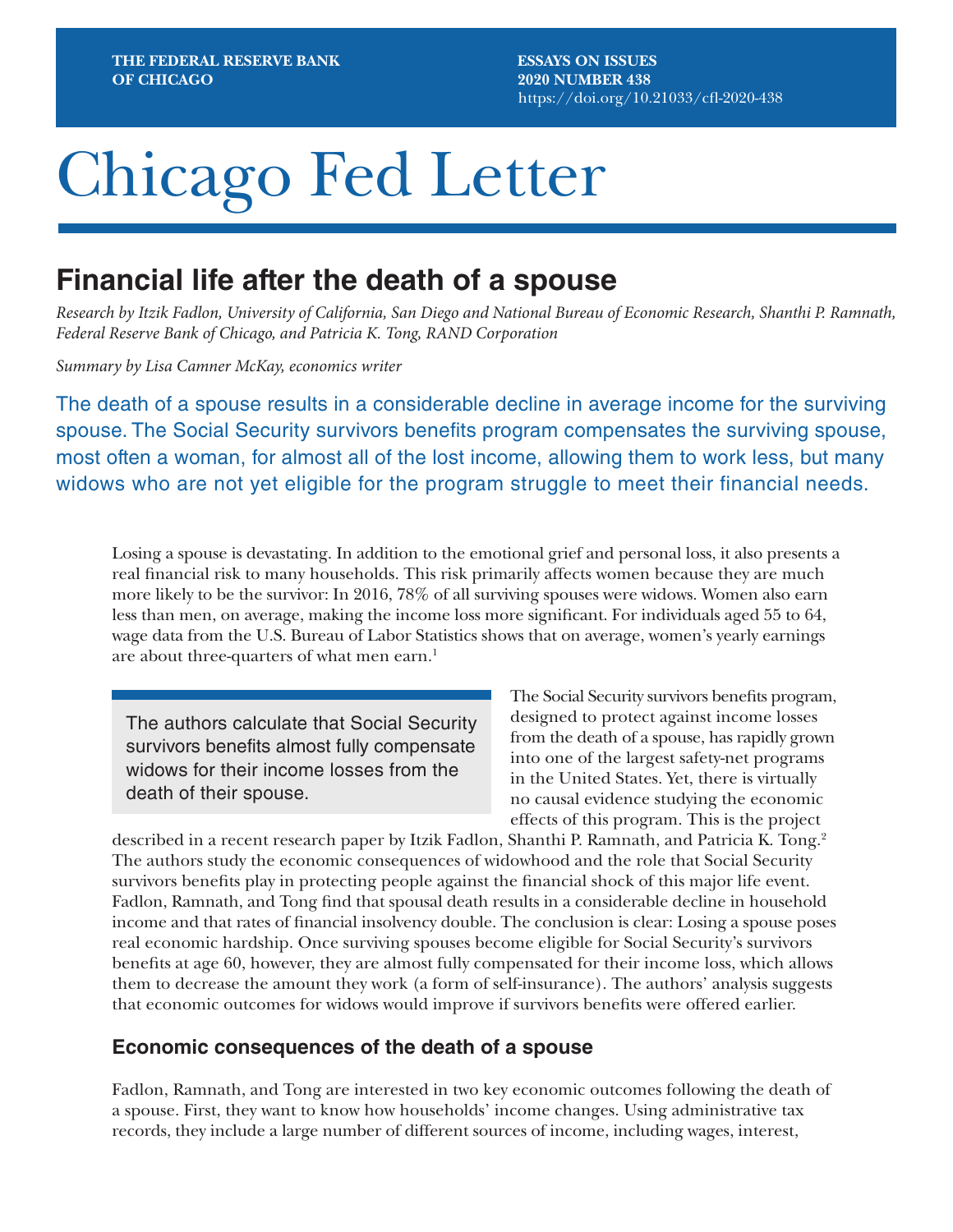#### **1. Effect of spousal death on household income and financial insolvency**



vertical line at time 0. For the treatment group,  $t = 3$  is three years after the death of their spouse, while for the control group,  $t = 3$ is one year prior to the death of their spouse. Panel A shows that household income declines slightly before the death of a spouse, then declines rapidly. Panel B shows that the rate of financial insolvency is considerably higher for the treatment group than the control group.

Source: Federal Reserve Bank of Chicago staff presentation.

capital income, Social Security income, unemployment benefits, and withdrawals from retirement savings accounts. Second, they measure financial insolvency by looking at whether the widow received Form 1009-C, "Cancellation of Debt." This form is issued by creditors when debt is canceled, such as due to bankruptcy, foreclosure, or debt relief, and thus indicates that the widow had debt that was not being paid.

To measure how the death of a spouse affects these two economic indicators, Fadlon, Ramnath, and Tong compare the outcomes of two groups of women between the ages of 50 and 70. The first group of 63,700 households lost their spouse in 2002 or 2003 (the treatment group), while the second group of 74,200 households would lose their spouse four years later, in 2006 or 2007 (the control group). The authors then use the outcomes of the control group to construct counterfactual outcomes for the treatment group, which they compare to the treatment group's actual outcomes. The goal of this analysis is to isolate the causal effect of spousal death.

Individual annual income falls by an average of \$5,500 after the death of a spouse and remains at this level for the next two years.

The results show that widowhood is a financial struggle for many. The average annual household income in the three years before a spouse dies is about \$75,000 (figure 1). In the three years after the spouse dies, it averages \$47,000 a year. But these households have

one fewer person and so need less income to maintain the same standard of living. After adjusting for household size, the authors find that individual income falls by an average of \$5,500 a year after the death of a spouse and remains at this level for the next two years. This translates to a persistent decline of 11% in an individual's annual income.

The rate of financial insolvency also gets worse after the death of a spouse. About 4.5 out of every 1,000 households experience financial insolvency in the year of their spouse's death (see figure 1), which means that their rate of insolvency is roughly double that of the control group. Together, these results show that Americans are exposed to significant economic risk after the death of a spouse.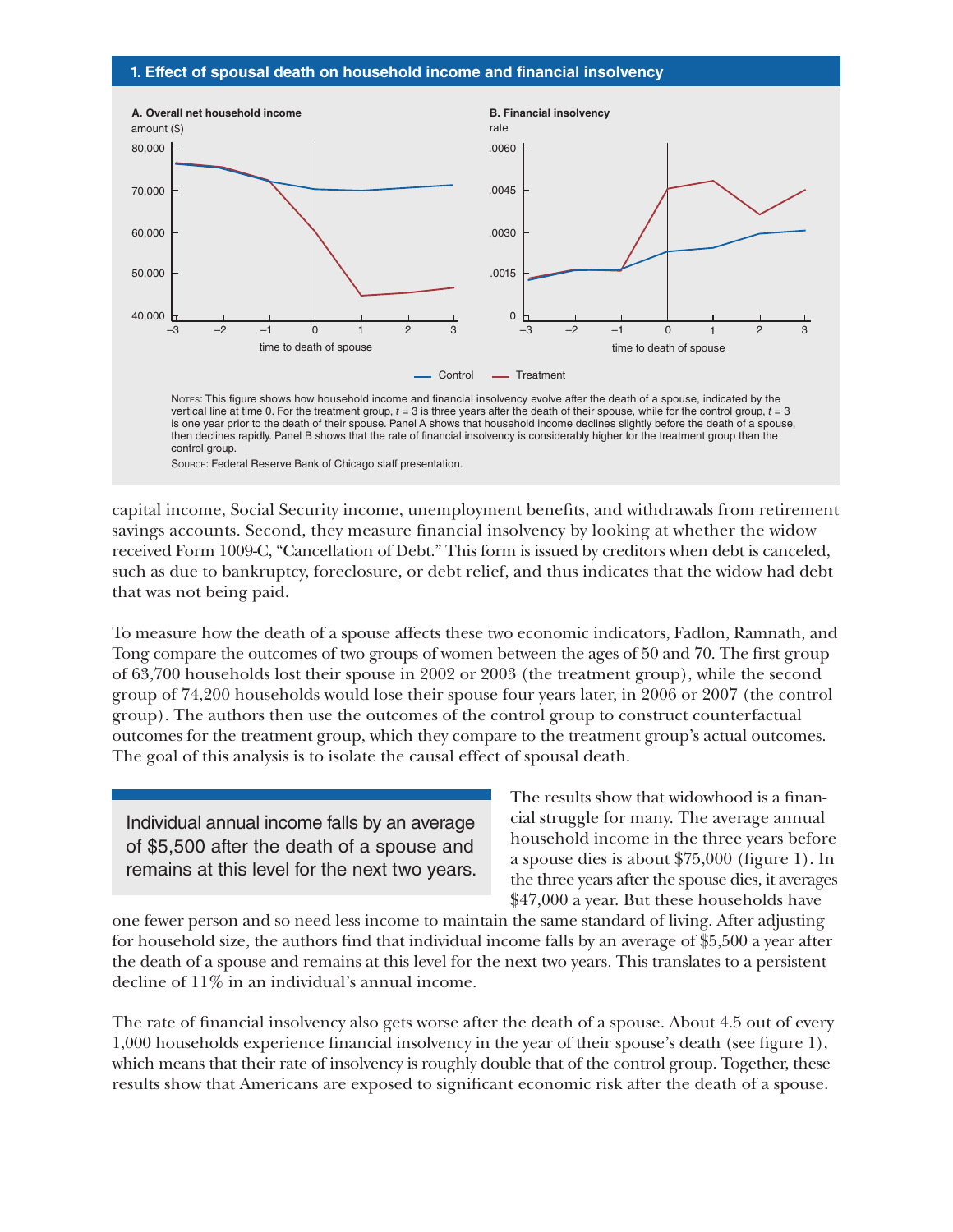#### **2. Effect of eligibility for survivors benefits on benefit claims and household income**



Notes: This figure plots household outcomes in the one to two years just after a husband's death. Because eligibility occurs at exactly age 60 but the data (from tax returns) are collected once at the end of the year, it takes until age 61 for the full effect of survivors benefits to become clear. The solid line between ages 60 and 61 is the trend line for the actual data. The dashed line represents the counterfactual behavior in the absence of survivors benefits. Thus the effect of benefit eligibility is represented by the vertical gap between the solid and the dashed gray lines at age 61. Note that this data include all widows, including those who do not choose to claim survivors benefits at age 60. Source: Fadlon, Ramnath, and Tong (2019).

## **Financial protection from Social Security survivors benefits**

The Social Security survivors benefits program gives surviving spouses the retirement benefits due to the deceased based on the deceased's earnings history. Eligibility for these benefits begins at age 60 in most cases. To analyze how well the program works at protecting widows against economic losses, Fadlon, Ramnath, and Tong look at a variety of economic outcomes for newly widowed survivors whose spouse died in the previous one or two years. So if a woman's husband dies when the wife has just turned 59, what are her economic outcomes in the next year? And how do they compare with those of a woman whose husband dies when she has just turned 60 and therefore is eligible?

The authors show that the percentage of women claiming Social Security benefits increases by 51 percentage points at age 60, the first age of eligibility, meaning that half of these women claim their benefits as soon as they can. The effect on their income is immediate—they gain an average of \$4,804, taking their income from roughly \$42,300 to \$47,200, an increase of 11% (see figure 2). This suggests that Social Security survivors benefits make a big difference for eligible widows, almost fully compensating them for their income losses from the death of their spouse.

The authors make these calculations based on a counterfactual: They look at the behavior of newly widowed spouses between the ages of 55 and 59 (who are ineligible for survivors benefits) and then extend the trend line from that data through age 61, creating a counterfactual that imagines what the outcome would be if there were no survivors benefits. This is the dashed line in figure 2. Then the authors calculate the difference between this counterfactual and the actual outcomes for widows at age 61 to estimate the effect of the benefits program.

## **Labor supply and the life insurance market**

Fadlon, Ramnath, and Tong are also interested in newly widowed spouses' decisions about how much to work, because this provides some information about how well the life insurance market is working. If the life insurance market is working perfectly, there should be no change in labor supply between the just-ineligible and the just-eligible widows, the authors argue. This is because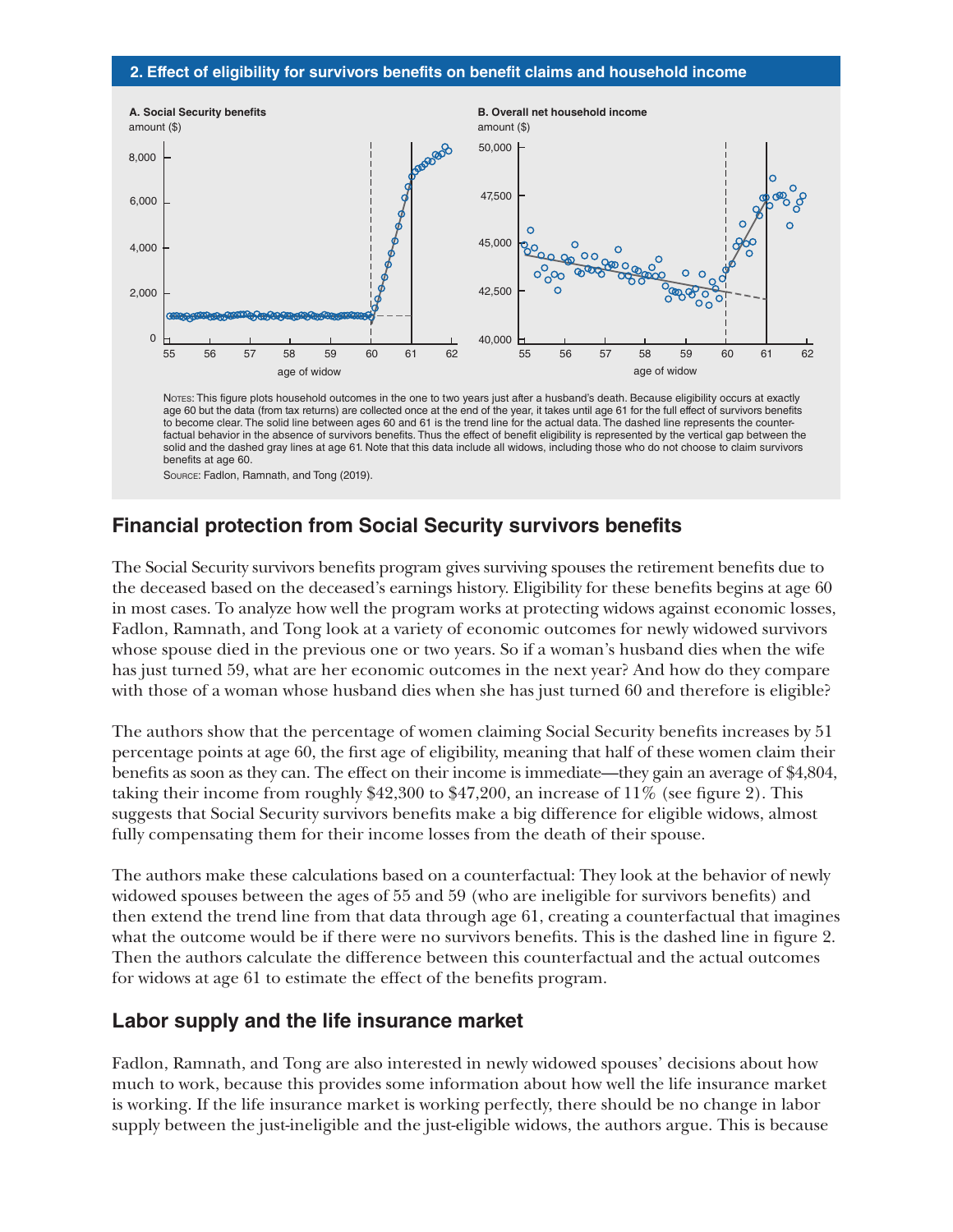#### **3. Labor supply responses by household liquidity**



The lowest quartile decreases participation by 5 percentage points, whereas the top quartile doesn't change behavior. In panel B, the dots plot the change in wage earnings after households become eligible for survivors benefits. The lowest quartile's wage earnings decline by \$3,291, while the highest wage earnings do not meaningfully change. The dashed lines show 95% confidence intervals. Source: Fadlon, Ramnath, and Tong (2019).

people would be able to buy just the right amount of insurance to cover their consumption needs in case their spouse dies until they become eligible for survivors benefits.

However, the authors find that there is a noticeable change in the amount widows work once they receive survivors benefits: On average, their yearly earnings decline by \$1,751. Because the authors estimate that their counterfactual earnings (i.e., their earnings if there were no survivors benefits) would be \$18,550, this means that their labor supply declines by 9% as a result of receiving survivors benefits.

Taken together, the fact that household income increases and the labor supply decreases for widows receiving survivors benefits captures "the protective insurance role of survivors benefits against the immediate adverse financial consequences of a spousal death," the authors write. It also suggests that people don't buy enough life insurance to allow widows to not have to work more after their spouse dies.

## **Widowed households' liquidity problem**

Fadlon, Ramnath, and Tong also study the effect of the Social Security survivors benefits program on spouses who were widowed six to ten years before they become eligible. These widows have had years to adjust to the loss of their spouse and anticipate the timing of their government benefits. Economic theory predicts that ideally, most people prefer to "smooth" their consumption over time, consuming approximately the same amount yesterday as today and tomorrow. This is practical because many household expenses are roughly the same month to month (mortgage payments, food costs) and this allows people to keep their lifestyle relatively constant. For similar reasons, people usually smooth their labor supply. This model of economic behavior says that knowing that they will be eligible for government benefits at age 60, widows will attempt to smooth their consumption and labor supply using their savings and by borrowing before age 60. Of course, if households have enough savings or access to credit markets, then they need not change their work behavior much when they become eligible for survivors benefits.